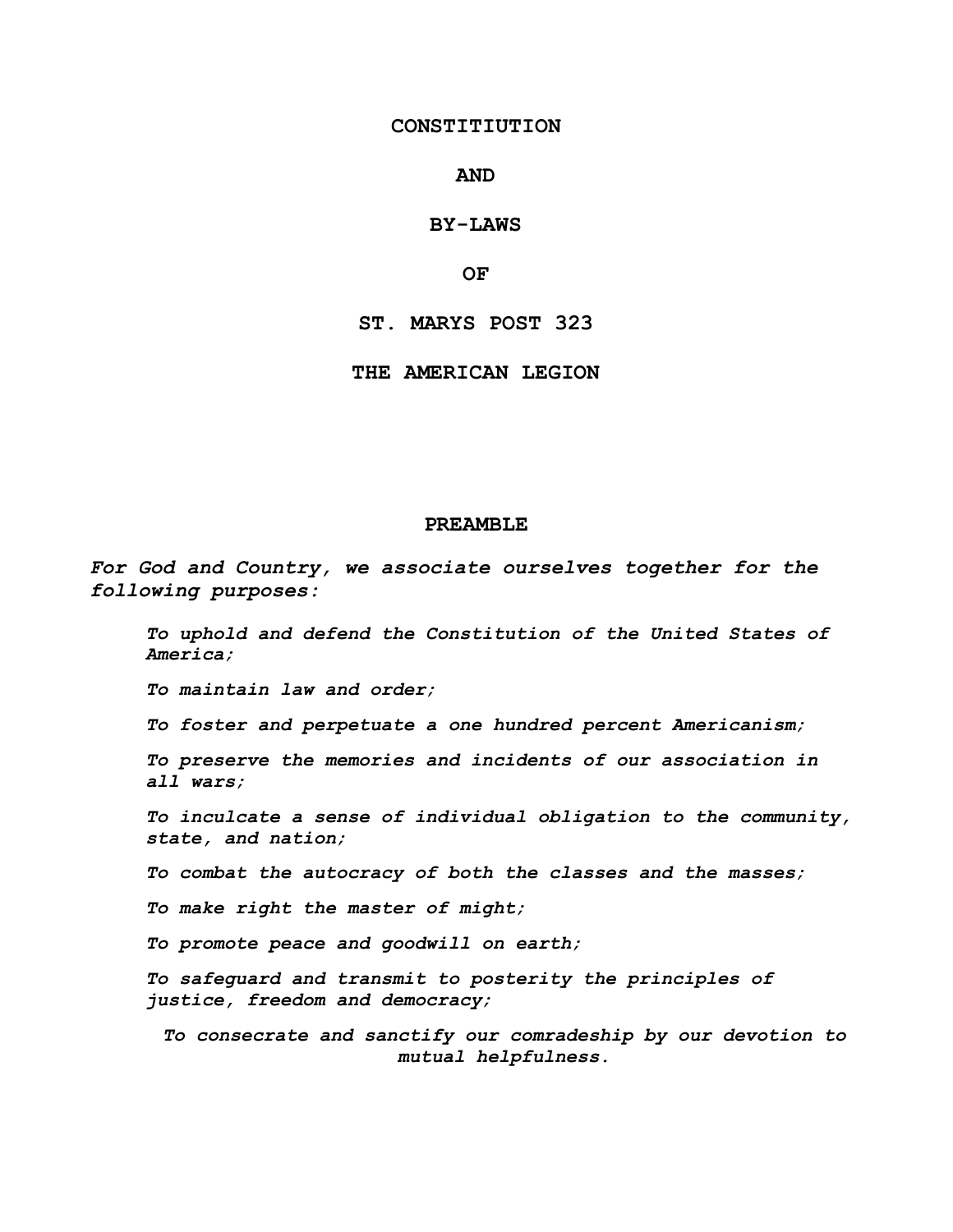#### ARTICLE 1 - NAME

Section 1. The name of this organization shall be "St. Marys Post 323, The American Legion, Incorporated".

## ARTICLE II - OBJECTIVES

Section 2. The objectives and purposes of this Post shall be to promote the principals and policies as set forth in the foregoing Preamble, and the National, Department, and District Constitutions of The American Legion.

### ARTICLE III -- NATURE

Section 1. This Post is a civilian organization and membership therein does not affect or increase liability for military or police service. Rank does not exist in The American Legion; no member shall be addressed by his military or naval title in any meeting of the Post.

Section 2. While requiring that every member of the organization perform his full duty as a citizen according to his own conscience and understanding, this organization shall be absolutely non-political and non-sectarian, and shall not be used for the dissemination of partisan principles, nor for the promotion of the candidacy of any person seeking public office or preferment.

## ARTICLE IV - MEMBERSHIP

Section 1. Eligibility to membership in this Post shall be prescribed by the National Constitution of The American Legion.

Section 2. There shall be no form or class of membership except an active membership, and dues shall be paid annually or for life.

Section 3. No person shall be a member of this Post and at the same time be a member of another American Legion Post.

Section 4. No person who has been expelled by a Post shall be admitted to membership in this Post without the consent of the expelling Post, except that where such consent has been asked for and denied by such Post, he may then appeal to the Department Executive Committee of the expelling Post for permission to apply for membership in another Post, and then he shall be ineligible for membership in this Post until such permission is granted.

Section 5. Application for membership shall be made in writing under such regulation as may from time to time be prescribed by the Post. All applications for membership shall be acted upon at the next Post meeting following the making of such application, and shall, at such meeting, be accepted, rejected, or held for further investigation and consideration. If a majority of the Post members present at a regular meeting cast their vote against the acceptance of said application, then such application shall be recorded as rejected. A rejected application shall not be considered again until after the expiration of six months from the date of such rejection.

Section 6. Any member of this Post may be expelled for cause after written charges, under oath, are preferred, and a fair trial had upon 'the same, in the manner provided in Article VIII of the By-Laws.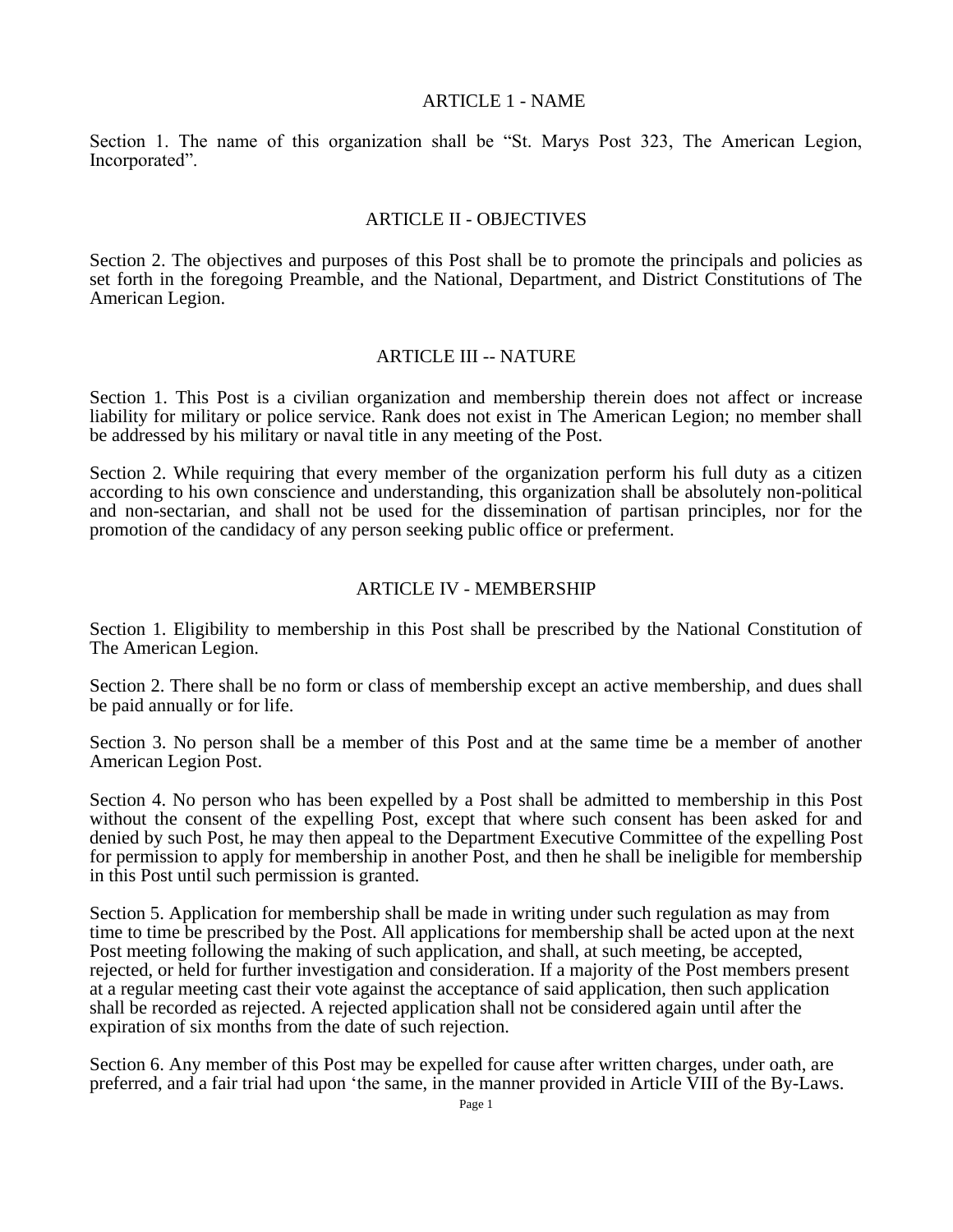Section 7. A Member who has been expelled from this Post for cause, may be reinstated to active membership, in good standing, by a majority vote of the membership of the Post, present at a regular meeting, at which such reinstatement is acted on. Provided, however, that payment of current dues for the year in which the reinstatement occurs be made by such member.

Section 8. The Executive Committee shall have the jurisdiction of reprimanding, suspending or expelling any member from the Social Room due to his conduct unbecoming a member or officer of the American Legion. This shall, in no way, impair his membership in the American Legion.

# ARTICLE V -- OFFICERS

Section 1. The administrative offices of this Post of the American Legion shall, except as may be otherwise provided by the By-Laws, be under the supervision of the Executive committee, which Committee shall consist of the Commander, First Vice Commander, Second Vice Commander, Third Vice Commander, Adjutant, and Finance Officer of the Post, together with the immediate prior three (3) Past Commanders who voluntarily agree to accept the positions, preference being given to the immediate prior Past Commanders. The terms of office for the Executive Committee, other than the Past Commanders, shall coincide with the terms of the office served. Past Commanders shall serve on the Executive Committee, except for the initial terms following adoption of this provision, for a three (3) year term, the most senior Past Commander being replaced each year by appointment by the present Post Commander from the most recent Past Commander available and agreeable to serve. Vacancies on the Executive Committee caused by the death, completion of term, or resignation of a Past Commander shall be filled by action of the remaining members from the pool of Past Commanders, preference being given to the most immediate Past Commander not then serving on the Executive Committee. Following adoption of this Section in the Constitution, the original terms of appointments of Past Commanders to the Executive Committee shall be one (1), two (2), and three (3) years, the most senior Past Commander being selected for a one (1) year terms, the next most senior Past Commander being selected for a two (2) year term, and the most junior Past Commander being selected for a three (3) year term. Other committees as provided by the By-laws may be utilized to carry on the business of this Post.

Section 2. The officers of this Post shall be a Commander, a First

Vice Commander, a Second Vice Commander, a Third Vice Commander, an Adjutant, an Appointed Finance Officer, Post Historian, a Post Chaplain/ Service Officer, a Sergeantat-Arms, and such other officers as may be deemed necessary for this Post.

Section 3. All elective officers of this Post shall be installed in the month of May and in no other month. Within one week after such installation, the Post Adjutant shall notify Department Headquarters of the names and addresses of all officers of this Post.

Section 4. All officers, except the Finance Officer, Post Historian, Post Chaplain/ Service Officer, and Sergeant-at-Arms, shall be elected annually and shall hold office for a term of one (1) year and until their successors have been duly elected and installed.

The Finance Officer shall be appointed by the Post Commander with the approval of two-thirds of the Executive Committee and shall serve at the pleasure of the Executive Committee, a two-thirds vote of said Committee being necessary to remove him from office. The member who is appointed Finance Officer must be qualified to handle all Post moneys, keep the Post financial records, and must have some financial or budgetary background. The Finance Officer may be compensated for duty performed at the discretion of the Executive committee and with the approval of the Finance Committee. The Post Historian, Post Chaplain, Service Officer, and Sergeant-at-Arms shall be appointed annually by the Post Commander upon approval of two-thirds (2/3) of the Executive Committee.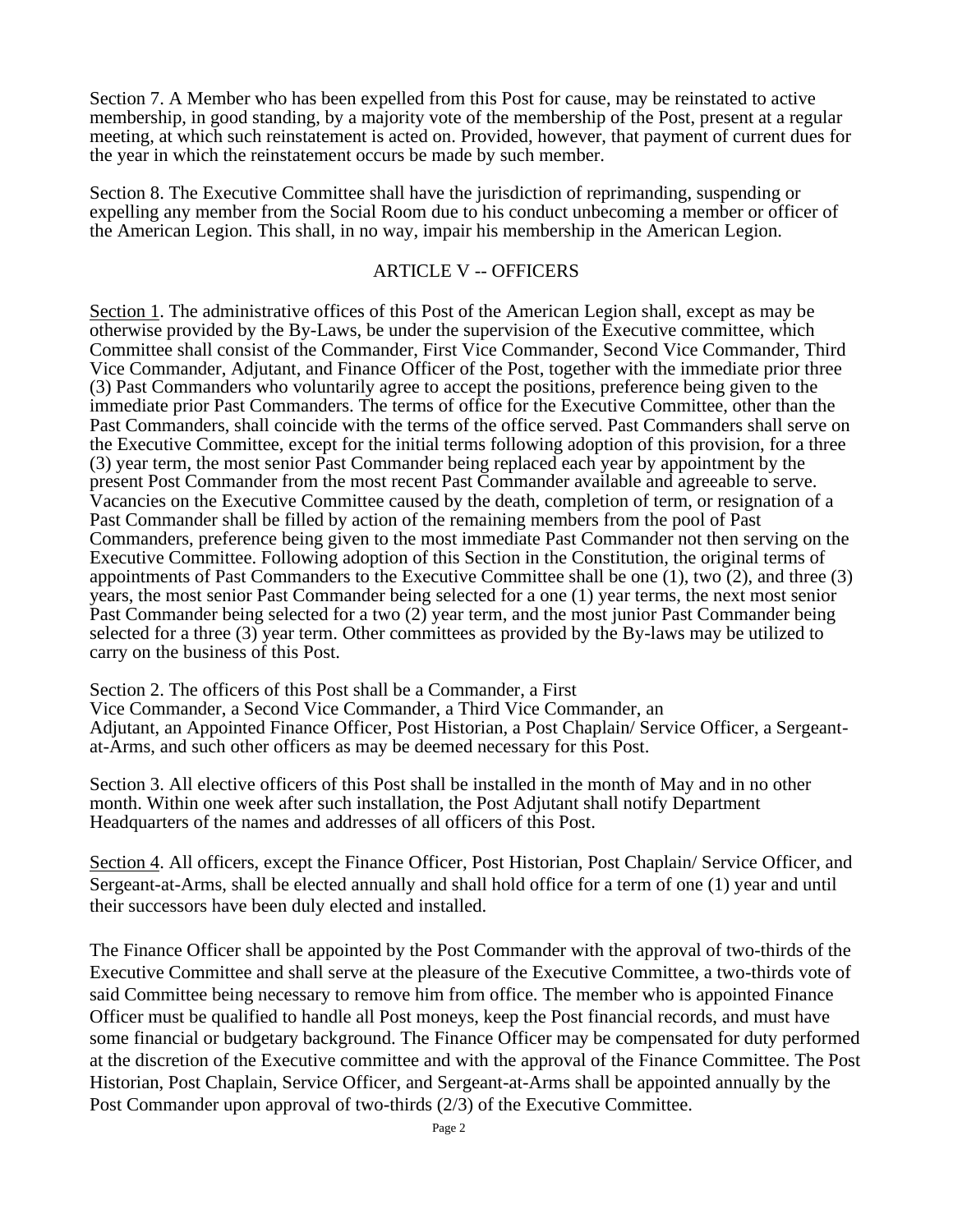Section 5. Every member of this Post in good standing shall be eligible to hold office in this Post.

Section 6. The Duties of the Post officers and the Executive Committeemen shall be those usually appertaining to such Officers and Committeemen and as further provided in the By—Laws.

## ARTICLE VI -- FINANCE

Section 1. The revenue of this Post shall be derived from membership or initiation fees, from annual membership dues, and from such other sources as may be approved by the Post Executive Committee.

Section 2. The amount of such membership or initiation fees and the amount of such annual Post dues shall be fixed and determined by this Post. Dues are payable on or after July 1 for the succeeding calendar year.

Section 3. The Post shall pay to Department Headquarters, the National and Department annual membership dues for each member of the Post. Furthermore, the Post shall pay the District annual membership dues for each member of the Post to the District Finance Officer, and pay the annual County dues to the County Finance Officer.

### ARTICLE VII -- CHARTER MEMBERS

Section 1. The charter members of this Post are those whose names appear on the Charter for St. Marys Post 323, issued 15 January 1920.

| They are:         |                     |                         |
|-------------------|---------------------|-------------------------|
| John F. Weadock   | Harold E. Krauss    | <b>Gilbert Gerstner</b> |
| Fred W. Schilling | William A. Deerhake | Thomas J. Needels       |
| John I. Young     | Arnold F. Reiher    | Clarence Bouifield      |
| Ralph H. Ferris   | Emil H. Finke       | Elra Hudson             |
| Miles B. Reed     | Norbert J. Kohler   | Emil F. Marx            |

### ARTICLE VIII -- AMENDMENTS

Section 1. This Constitution is adopted subject to the provisions of the National Constitution of The American Legion, and of the Department Constitution of the Department of Ohio, The American Legion. Any amendment to said National Constitution or Department Constitution which may conflict with any provision herein contained, shall be deemed as automatically repealing or modifying the provisions of this Constitution to the extent of such conflict.

Section 2. This Constitution may be amended at any regular Post meeting by a two-thirds vote of the members of this Post in attendance at such regular meeting. Provided, however, that the proposed amendment or amendments shall have been submitted in writing and read at the next preceding regular meeting of the Post, and provided further that written notice, or notice by publication in the local daily newspaper, shall have been given to all members at least one week in advance of the date when such amendment is to be voted upon, notifying said members that at such meeting a proposal to amend the Constitution is to be voted upon.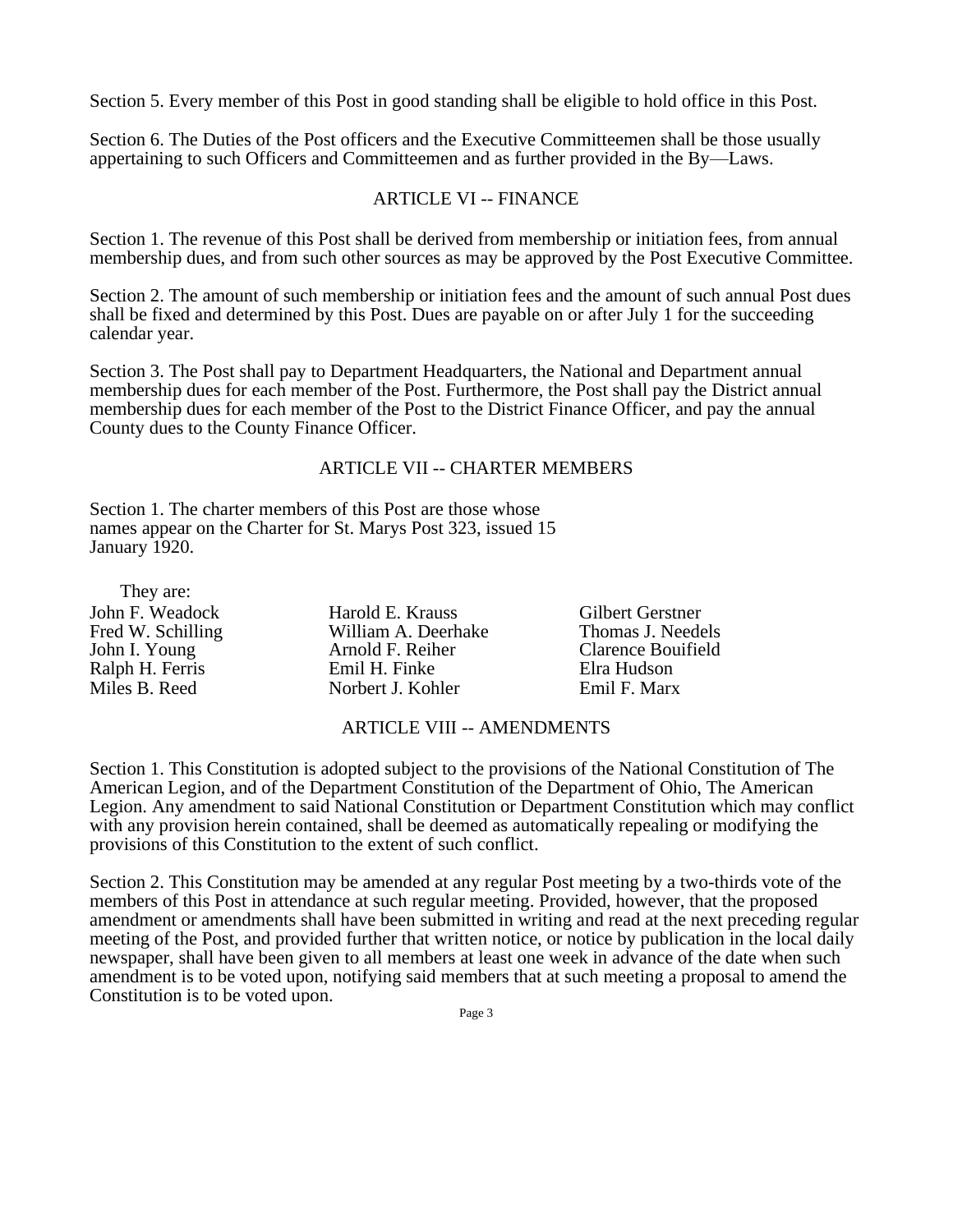# **BY-LAWS**

## ARTICLE I NAME AND OBJECT

Section 1. The Post existing under these By-Laws shall be known as St. Marys Post 323, The American Legion, Department of Ohio, Incorporated".

Section 2. The objects of this Post are those set forth in the Post Constitution.

# ARTICLE II -- MANAGEMENT

Section 1. The Post officers shall consist of the Post Commander,

First Vice Commander, Second Vice Commander, Third Vice Commander,

Adjutant, Finance Officer, Service Officer, Historian, Chaplain, and

Sergeant-at-Arms.

Section 2. The government and management of this Post shall be entrusted to a committee known as the ~'Executive Committee", excepting however, such powers and authority granted to the Board of Trustees as provided in these By-Laws.

### ARTICLE II- MANAGMENT

Section 3. The Executive Committee shall consist of the Post Commander, First Vice-Commander, Second Vice-Commander, Third Vice-Commander, Adjutant, Finance Officer, and three (3) Past Commanders.

Section 4. Nomination of all elective officers will be made at the first regular meeting of the Post in the month of April of each year, and such nominations shall be closed a week prior to the date designated for the election of officers. The election of all elective officers shall be conducted at the second regular meeting of the Post in the month of April of each year. The installation of the elected officers shall be held at the first regular meeting of the Post in the month of May of each year. Nothing herein contained shall be construed as impairing, invalidating, or abrogating the right of any member present for the election, to write in the name of any qualified member for the office to be filled by election thereto.

Section 5. No one shall be permitted to be a candidate for more than one office. Members who are regularly employed by the Post and are receiving a salary, except committeemen, shall be prohibited from holding elected office in this Post during the time of their employment. Provided, however, that this section shall have no application to any salary hereinafter voted by the Post for any office filled by election thereto.

Section 6. All vacancies in the Executive Committee or in any office of the Post from any cause other than the expiration of the term of office, shall be filled by a majority Vote of the remaining members of the Executive Committee within seven days from the date such office becomes vacant. A person so appointed shall hold office for the unexpired part of the term.

Section 7. The resignation of a Post officer or Executive Committee member shall happen in one of three ways: (1) written notice presented to the Commander, (2) verbal resignation to the members in a regular meeting, or (3) the absence from an elected office or position for three (3) consecutive meetings without prior notification and approval by members at a regular meeting.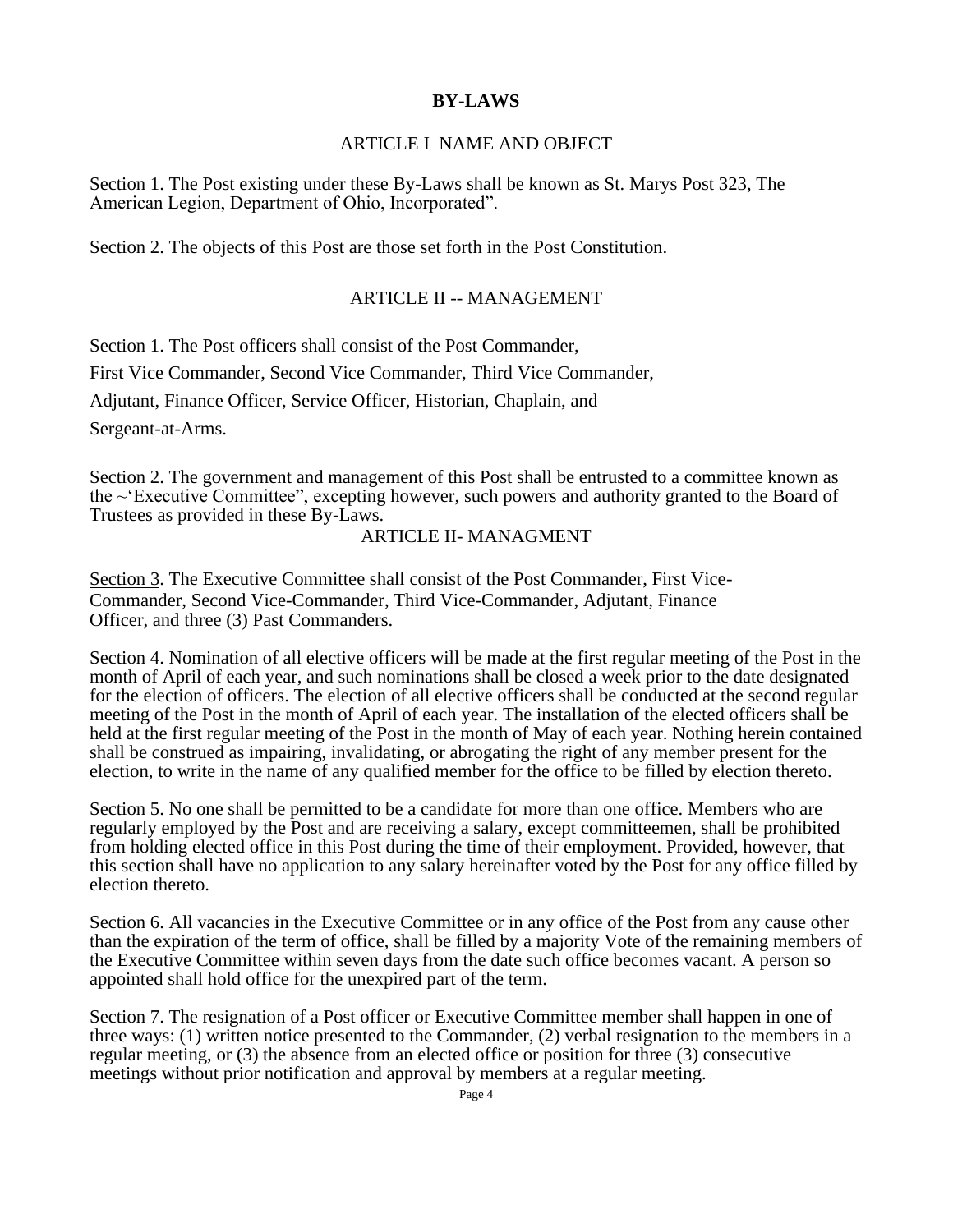Section 8.Polls for the election of all elective officers will be open in the Post home from 12 o'clock noon until 2:00 P.M. and from 7:00 P.M. until closing at 7:30 P.M. of the date of the election. The entire membership of the Post shall be notified at least seven days prior to the date of the election of the time and place of said election. Supervision of all elections shall be under the direction of the Post Executive committee, which shall formulate rules governing such elections. These rules shall be presented to the membership at a regular meeting of the Post, prior to the date of the election, and when approved by a majority of the members present, shall be adopted as the Rules For Election of Officers.

#### ARTICLE III -- POST EXECUTIVE COMMITTEE

Section 1. The Post Executive Committee shall meet for organization and such other business as may come before it, at the call of the Post Commander, within ten days, after the installation of new officers. Thereafter, the Executive Committee shall meet at the call of the Post Commander as often as may be deemed necessary, but not less than one meeting shall be held in each calendar month. The Post Commander shall call a meeting of the Executive Committee upon the written request of three or more of the said Committee. Six members of the Executive Committee shall be present to constitute a quorum.

Section 2. The Post Executive Committee shall hire such employees as may be necessary in the conduct of the business of the Post: shall authorize and approve all expenditures: shall require adequate bonds from all persons having custody of Post funds; shall hear the reports of all Post Committee chairmen; and generally, shall have charge of and be responsible for the management of the affairs of the Post.

## ARTICLE IV - DUTIES OF POST OFFICERS

#### Section 1. Duties of Post Commander

(a) It shall be the duty of the Post Commander to preside at all meetings of the Post, and to have general supervision over affairs of the Post, and shall have full authority to see that harmony is preserved and the laws of the Post enforced. He shall be the chief executive officer of the Post. He shall approve all orders directing the disbursements of finds, and he shall make recommendations for the ensuing year, which shall be read at the annual meeting. The Post Commander shall perform such other duties and make such appointments as directed by the Post, Constitution, and By-laws.

(b) The Post Commander shall not entertain any motion that may entail the expenditure of any portion of this Post's money in excess of the sum of One Hundred Dollars that has not been previously approved by the Finance Committee, or in excess of the sum of Five Hundred Dollars that has not been both previously approved by both the Finance and Executive Committees. Any motion for an expenditure in excess of the amounts herein stated shall be considered as a recommendation for consideration by the proper committee, and shall be submitted to the committee in question for approval or rejection. If approved, the same shall be reported to the Post at its next regular meeting and acted upon by the Post.

Section 2. Duties of First, Second, and Third Vice Commanders. The First, Second, and Third Vice-Commanders shall assure and discharge the duties of the office of the Post Commander in the absence or disability of, or when called upon by, the Post Commander. They shall preside in the order named above in the absence of the presiding officer.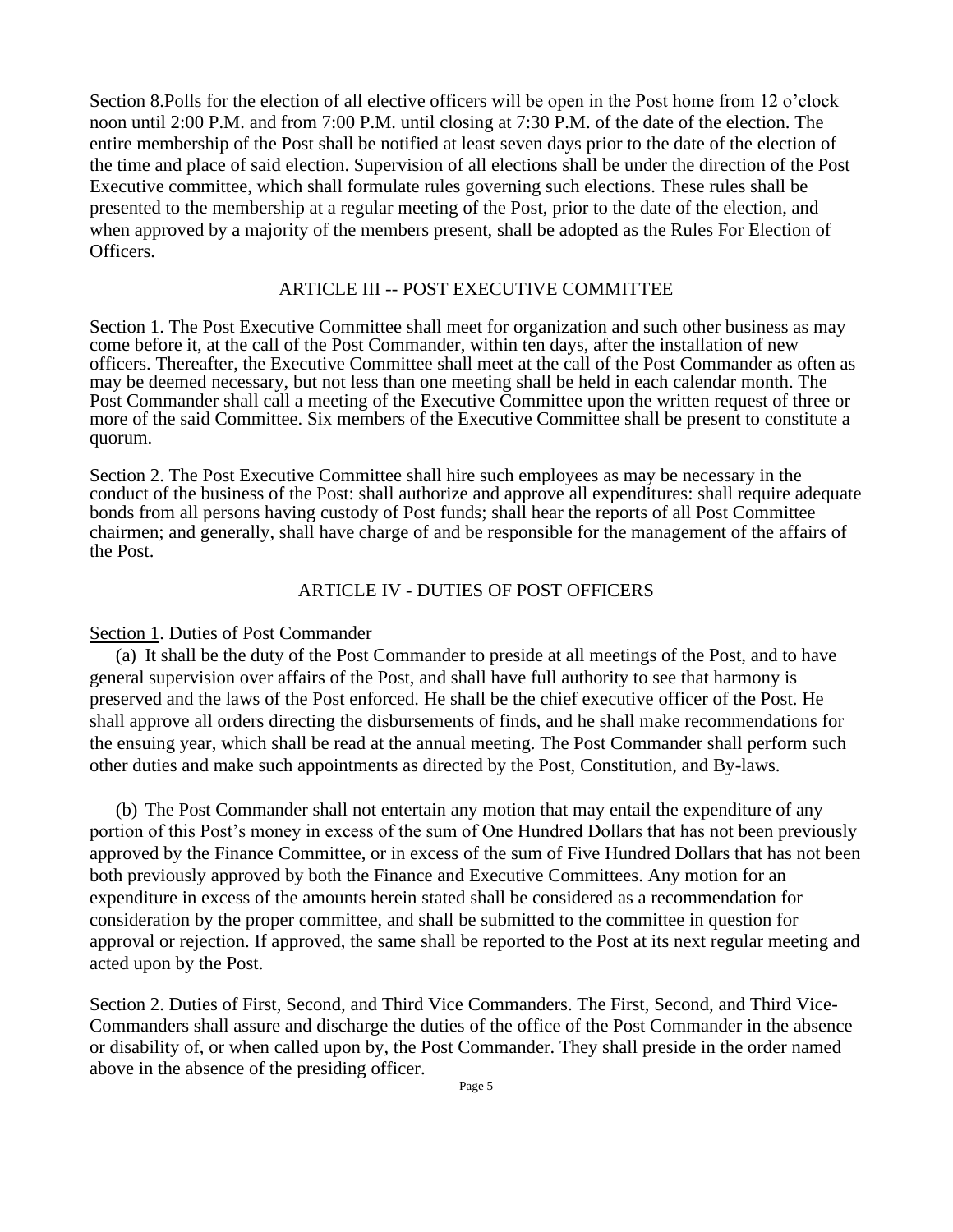Section 3. Duties of the Post Adjutant. The Post Adjutant shall have charge of and keep a full and correct record of all Post and Executive Committee meetings; he shall read the minutes of the previous Post meetings and the previous Executive Committee meeting at all Post meetings. He shall keep such records as the Department and National organizations may require, shall render reports of membership annually or when called upon at a meeting, and under the direction of the Post Commander, shall handle all correspondence of this Post.

Section 4. Duties of Finance Officer. The Finance Officer shall be a member of each committee appointed by the Post Commander, to promote any activity for gain, his duty on these committees being to handle all money taken in. He shall be an exofficio member of the Board of Property Trustees, and shall be responsible for all money, bonds, and other securities under their control. He shall also have charge of all money taken in from the social room or from any other sources, and shall report once each month to the Executive Committee the condition of the finances of the Post, with such recommendations as he may deem expedient or necessary for raising funds with which to carry on the activities of the Post. He shall sign all checks disbursing money of the Post. He shall furnish surety bond in such sum as shall be fixed by the Executive Committee. He shall make a monthly financial report to the Post of all moneys in his possession and of the expenditures and debts to the Post.

Section 5. Duties of Post Historian. The Post Historian shall be charged with the individual records and incidents of this Post and Post members, and shall perform such other duties as may properly pertain to the office as may be determined by the Post or the Executive Committee.

Section 6. Duties of Post Chaplain. The Post Chaplain shall be charged with the spiritual welfare of the Post comrades, and shall offer divine, but non-sectarian service in the event of dedications, funerals, public functions, etc., adhering to such ceremonial rituals as are recommended by the National or Department Headquarters from time to time.

Section 7. Duties of Sergeant-at-Arms. The Sergeant-at-Arms shall preserve order at all meetings and shall perform such other duties as may from time to time be assigned to him by the Executive Committee.

### ARTICLE V -- BOARD OF PROPERTY TRUSTEES

Section 1. The Board of Property Trustees shall consist of six members, including the Post Finance Officer, who shall be an exofficio member. The other members shall be elected, one each year, for a term of five years.

Section 2. The Board of Property Trustees shall meet each year within ten days after the installation of Post Officers, for the purpose of organizing by the election of a Chairman and Secretary. Thereafter the Board of Property Trustees will meet at the call of the Chairman as often as may be deemed necessary, but not less than one meeting shall be held in each calendar month. The Chairman shall ca1l a meeting of the Board of Property Trustees upon written request of three or more members of the said Board. Three members of the Board of Property Trustees shall be present to constitute a quorum.

Section 3. Board of Property Trustees shall have the control and management of the property, both real and personal, of the Post, and may enact and enforce rules governing the use of Post property by its members.

Section 4. The Board of Property Trustees shall have authority to rent or lease the real estate of the Post, or any part thereof, to collect all rents and to determine and grant the use of said premises to other organizations for meeting and social purposes. The Board shall have authority to make necessary repairs to maintain said property in good condition, to insure said property against loss by fire or liability, and may pay any expenses thereof from funds in its possession.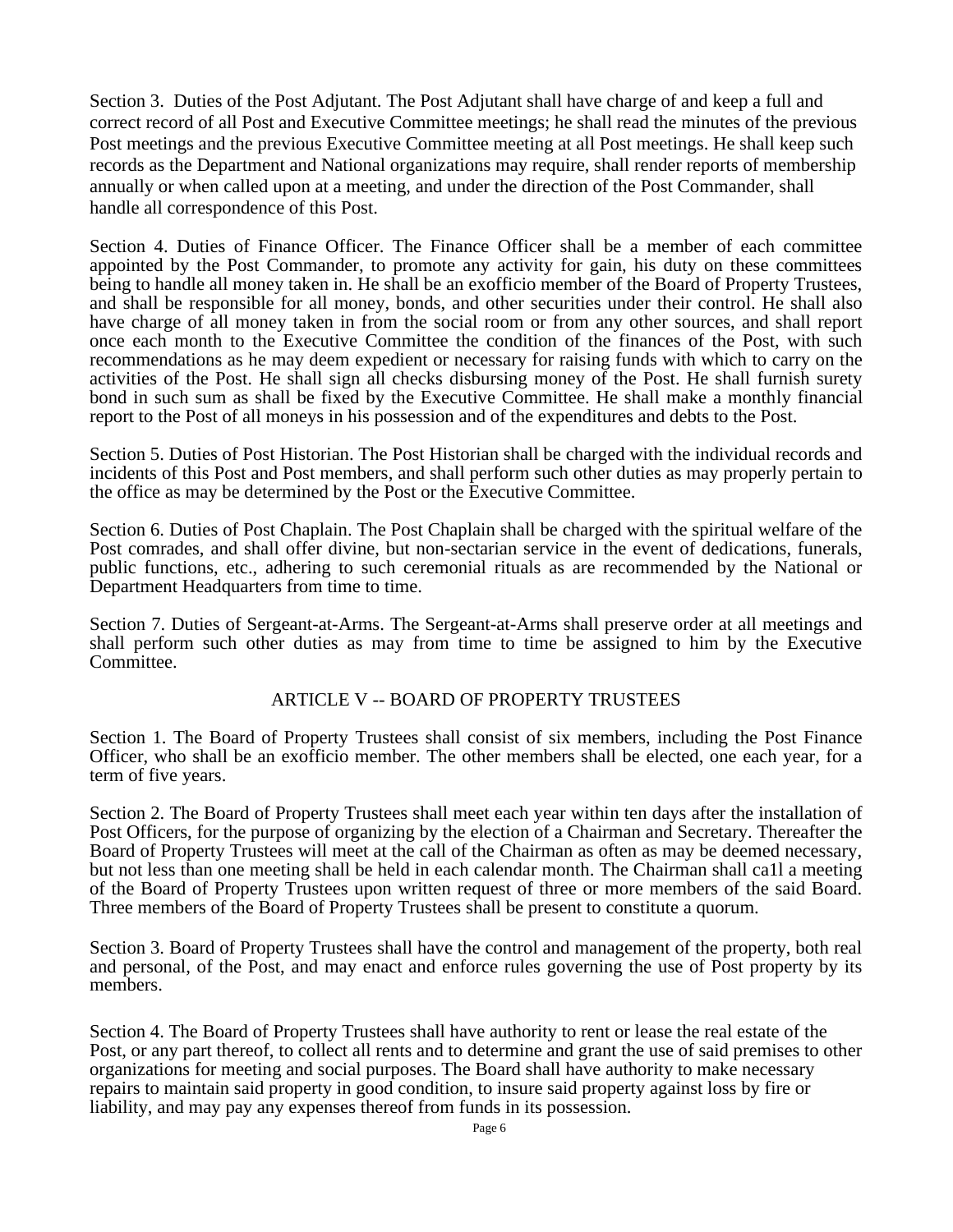Section 5. The Board of Property Trustees shall have supervision of all building and remodeling, but no contract for such building or remodeling shall be effective until plans therefore shall have been referred to the Post for approval in regular meeting. The action of the Post shall not be taken until after notice shall have been given at a preceding regular meeting of the pendency of said business and notice thereof mailed to all members, or notice thereof be given by publication in the local daily newspaper, at least seven days in advance of the date of the meeting at which such plans are to be considered. A vote of a majority of the members present shall be necessary to approve said building or remodeling plans.

Section 6. The Board of Property Trustees shall have authority to execute deeds, mortgages, notes, contracts or leases respecting Post property, but no such instrument shall be executed unless approved by the Post in regular meeting, after compliance with the formalities as set forth in Section 5 of this Article.

### ARTICLE VI -- DELEGATES

Section 1. Delegates and alternates to the District Convention shall be elected by ballot by the members of the Post at a regular Post meeting to be held at least twenty (20) days prior to the date of the Convention. Provided however, that the Post Commander shall, by virtue of his office, be automatically named and designated as one of the delegates, without an election thereon by the members of the Post. The Post Commander shall be the Chairman of the Delegation.

Section 2. Delegates and alternates to the District Convention shall automatically serve as delegates and alternates to the Department Convention.

Section 3. A delegate or alternate elected to the District Convention, in order to qualify as a delegate or alternate to the Department Convention, must be in attendance at such District Convention on the date thereof, unless his absence be due to sickness, death or other good and valid cause, and a showing be made thereof. A delegate or alternate in attendance at the District and Department Conventions must answer roll call by the Chairman and march in the Department Parade, unless excused by the Chairman, to qualify for the payment of expense money if voted by the Post at a regular Post meeting preceding the date of the election of de1egates by not less than two weeks, which shall be paid at the conclusion of the Department Convention.

# ARTICLE VII -- APPOINTMENTS

Section 1. The Post Commander, immediately upon taking office each year, shall appoint the following standing committees: Membership; House; Finance; Legal; Publicity; Service; Relief; Americanism; Athletic; Auditing and Inventory; Visiting and Flower; Constitution and By-Laws and such other committees as may be necessary and expedient. Such standing committees shall consist of as many members, and a chairman thereof, as shall be designated by the Post Commander.

Section 2. Membership Committee. The membership Committee shall have charge of all matters, reinstatement and eligibility of members. The Post Commander shall appoint the First Vice-Commander as Chairman of the Membership Committee.

Section 3. House Committee. The House Committee shall be charged with the promotion of club advantages for social activities. This committee shall direct and supervise the activities of the Entertainment Committee, in planning the social and entertainment activities of the Post. The Post Commander shall appoint the Second Vice-Commander as Chairman of the House Committee.

Section 4. Finance Committee. The Finance Committee shall be charged with the administration of the financial policy of the Post, and the preparation of an itemized yearly budget, which shall be prepared as soon as the Committee is appointed. Such budget must then be submitted to the Post for its adoption. If it is rejected, the Committee must prepare another budget in accordance with the wishes of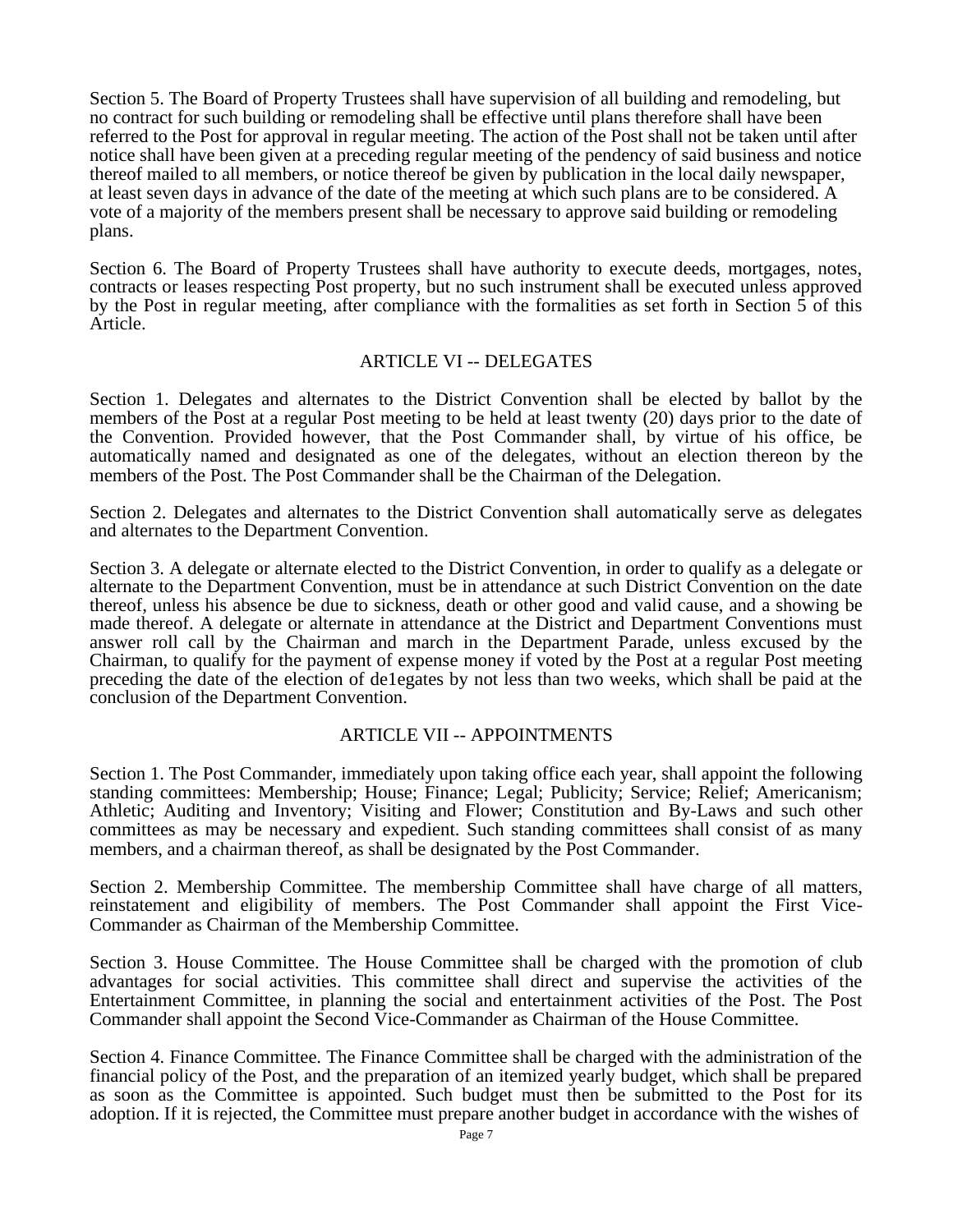the Post and submit it to the Post for approval. All Post officers and Chairman of committees must submit to the Finance Committee a yearly budget of their own so that due allowance or provision can be made for the proper functioning of such offices and committees. The Finance Committee shall then incorporate the separate submitted budgets in its own itemized yearly budget. The Finance Committee shall supervise the receiving, disbursing and accounting of all Post funds.

The Finance Committee shall consist of five members, including the Finance Officer, who shall be Chairman. The other members shall be appointed by the Post Commander, one each year, for a four year term with the approval of the Executive Committee. The Finance Committee shall meet for such business as may come before it, at the call of the Finance Officer, within ten days after the installation of new officers. Thereafter the Finance Committee will meet at the call of the Finance Officer as often as may be deemed necessary, but not less than one meeting shall be held in each calendar month. The Finance Officer shall call a meeting of the Finance Committee upon the written request of three or more members of said committee. Three members of the Finance Committee shall be present to constitute a quorum.

Section 5. Legal Committee. The Legal Committee shall be charged with the legal supervision of Post affairs. When advisable, a member of the Executive Committee shall be appointed as Chairman of the Legal Committee.

Section 6. Publicity Committee. The Publicity Committee shall be charged with the promotion of public support of the Legion's program by the establishment of proper contact with the American Legion Monthly, Department and National news service, and by local publicity of Post activities. The Third Vice-Commander shall be appointed chairman of the Publicity Committee.

Section 7.. Service Committee. The Service Committee shall supervise all matters pertaining to service in the prosecution of all just claims against the United States or state governments, employment, relief, etc. and community welfare matters. The Post Service Officer shall be Chairman of this committee.

Section 8. Relief Committee. The Relief Committee shall be charged with the relief of needy cases of ex-servicemen and their families, when sick or bereaved, and with the visiting of ex-servicemen in nearby hospitals and nursing homes. It shall be the duty of this committee to visit the sick and to have flowers sent to sick and deceased Legionnaires in good standing. Cards of condolence shall be sent to all Legionnaires in good standing where a death occurs in the family of such Legionnaire. When advisable, the Post Chaplain shall be appointed Chairman of this committee.

The Relief Committee shall consist of five members. The consent of at least three members must be obtained before any relief can be given a local relief case. In all other cases, the Chairman can exercise his own best judgment in granting of relief. The Chairman of this committee must give an annual report of the committee's work and submit an itemized account of all money expended. This report must then be audited by the Auditing and Inventory Committee.

Section 9. Americanism Committee. This committee shall be charged with the promulgation of patriotism and good citizenship by the arrangement of proper observance of patriotic occasions; encouragement of patriotic and civic phases of instruction in schools; Americanism of aliens; combating anti-American propaganda by the education of the general public in American ideals through public forums, etc., and activities for community and civil betterment. The Commander shall appoint an Americanism Chairman.

Section 10. Athletic Committee. The Athletic Committee shall be charged with the promotion of physical development and clean sports by the organization of Post athletic teams, recreation, etc., and by co-operation with and support of the general recreational and athletic program of the community.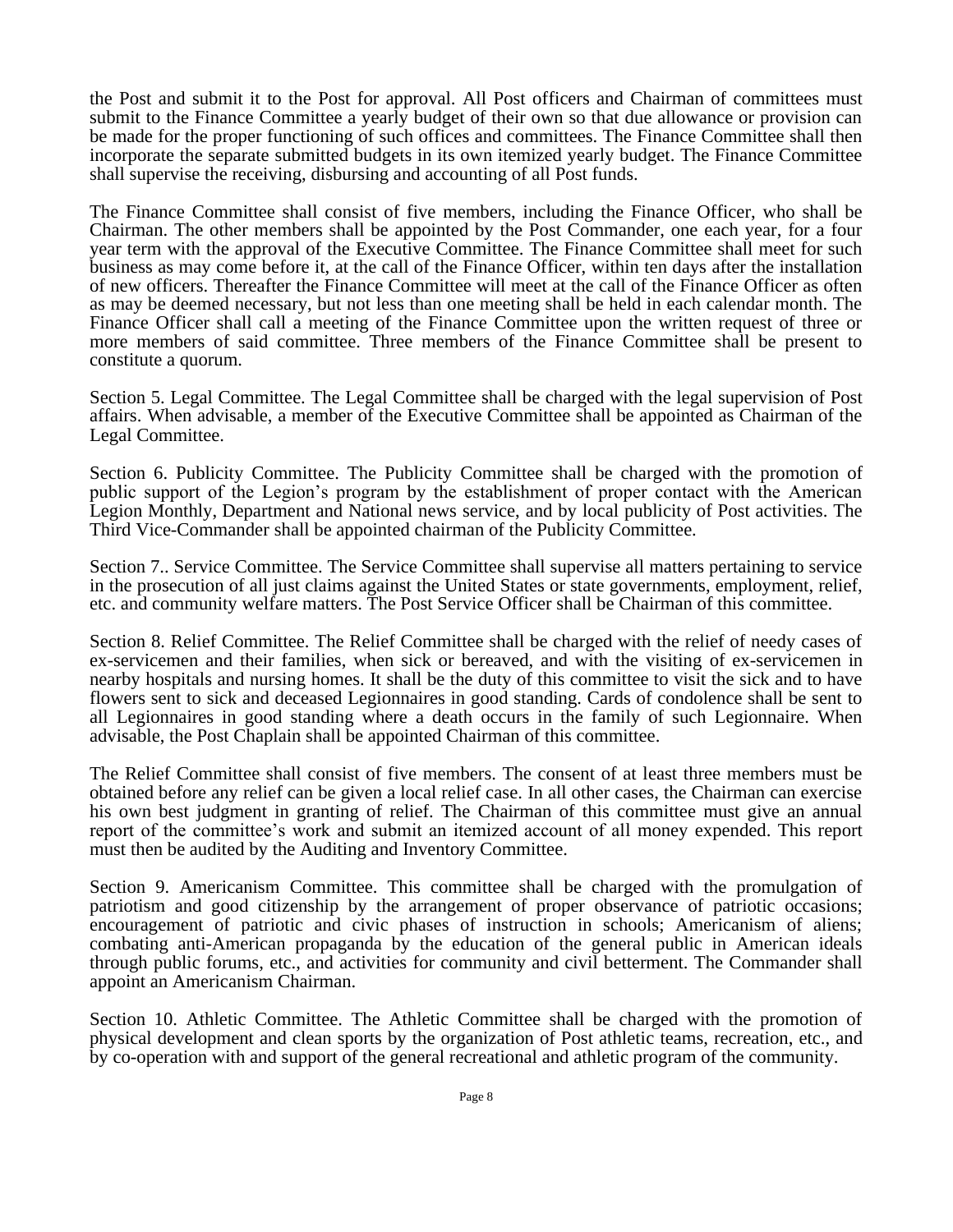Section 11. Auditing and Inventory Committee. Within ten days after the installation of officers in any year, this committee shall audit all books and financial accounts of the Post. The committee shall audit all reports of all committees for gain, and shall immediately audit the books and financial accounts of any office becoming vacant during the year. An audit and invoice of the Post social room shall be made at least once a month and at such other times as the Executive Committee may direct.

Section 12. Constitution and By-Laws Committee. This committee shall be charged with the enforcement and practice of this Constitution and By-Laws. The committee shall interpret the meaning of any portion of the Constitution and By-Laws in case of a conflict or dispute as to the meaning of any of the articles or parts thereof.

## ARTICLE VIII-- DISCIPLINE OF POST MEMBERS

Section 1. Members of this Post may be reprimanded, suspended or expelled from The American Legion, and officers may be reprimanded, removed from office, suspended or expelled from membership, only upon a proper showing of cause. Charges shall be based upon disloyalty, neglect of duties, dishonesty, and conduct unbecoming a member or an officer of The American Legion. All charges must be made under oath in writing by an accuser, and no member in good standing shall be reprimanded, suspended or expelled until given a fair trial as herein provided, except in situations involving the social room only, these cases should be under the jurisdiction of the Post Executive Committee.

Procedure: When charges are preferred against a member of the Post or officer thereof, the Executive Committee of the Post shall appoint a trial board consisting of not less than five nor more than seven members in good standing in The American Legion within five days from and after the filing of written charges against the accused. Said trial board shall commence the taking of testimony on said charges within ten days after its appointment. The decision of the trial board, which may be an acquittal, reprimand, removal from office, suspension or expulsion, shall be reported to the Post forthwith and acted upon by the Post at its next regular meeting. The Post, excepting in the case of an acquittal by the trial board, may affirm, modify or reverse the findings and sentence of the trial board. If the Post suspends or expels the accused, or removes him from office, if he be an officer, he may appeal such decision to the Department Executive Committee, which shall hear and determine the issue at its meeting next following the action of the Post. The Department Executive Committee shall conduct its hearing upon the transcribed testimony heard by the trial board, or oral testimony, or both. The decision of the Department Executive Committee shall be final, if appeal to it be made, otherwise the decision of the Post shall be final. The Post Executive Committee shall appoint a member or members of the Post to prosecute the charges, and the accused shall have the right to appear and defend himself in person or by counsel of his own choosing.

Section 2. A member whose dues for the current year have not been paid by January first shall be classed as delinquent. If his dues are paid on or before February first, he shall be automatically reinstated. If he is still delinquent after February first, he shall be suspended from all privileges. If he is still under suspension on June thirtieth of such year, his membership in The American Legion shall be forfeited. A member so suspended or whose membership has been so forfeited may be reinstated to active membership in good standing by vote of the Post and payment of current dues for the year in which reinstatement occurs.

### ARTICLE IX -- POST PROPERTY AND BOOKS

Section 1. All Post property, books, minutes, cancelled checks, bank books, excepting money, shall be turned over to the Auditing and Inventory Committee seven days after the election of officers, who in turn shall audit and examine the same and have them ready to turn over to the new officers the day they are installed.